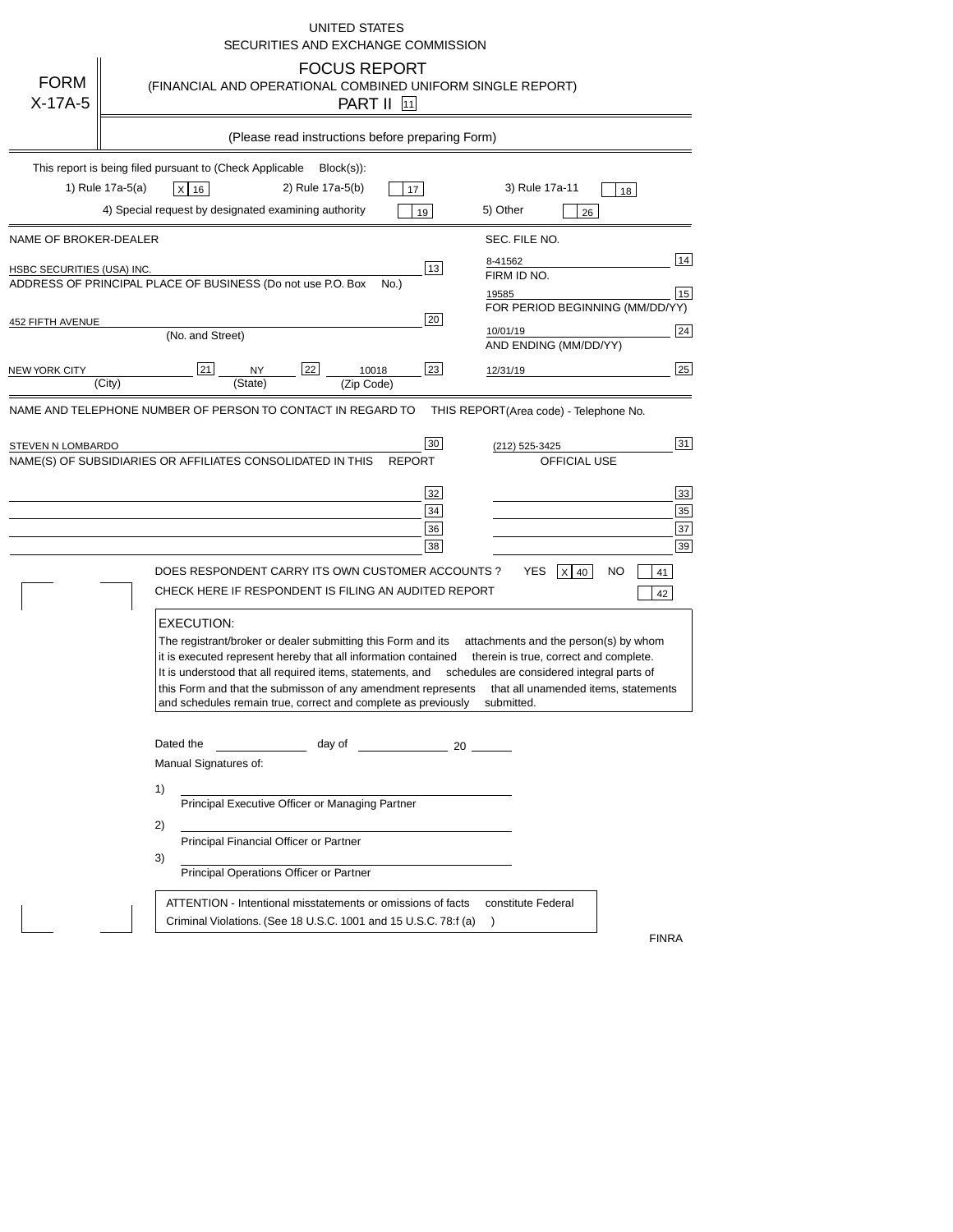| SUPPLEMENT TO                                            |
|----------------------------------------------------------|
| FINANCIAL AND OPERATIONAL COMBINED UNIFORM SINGLE REPORT |
| <b>PART II</b>                                           |

| <b>BROKER OR DEALER</b>                                                                                             |                           |
|---------------------------------------------------------------------------------------------------------------------|---------------------------|
|                                                                                                                     | as of<br>12/31/19         |
| HSBC SECURITIES (USA) INC.                                                                                          |                           |
| STATEMENT OF SEGREGATION REQUIREMENTS AND FUNDS IN SEGREGATION<br>FOR CUSTOMERS TRADING ON U.S. COMMODITY EXCHANGES |                           |
| SEGREGATION REQUIREMENTS (Section 4d(2) of the CEAct)                                                               |                           |
| 1. Net ledger balance                                                                                               |                           |
| A. Cash                                                                                                             | 1,062,889,580 7010        |
| B. Securities (at market)                                                                                           | 781,029,481<br>7020       |
| 2. Net unrealized profit (loss) in open futures contracts<br>traded on a contract market                            | 156,545,915 7030          |
| 3. Exchange traded options                                                                                          |                           |
| A. Add market value of open option contracts purchased on a<br>contract market                                      | 308,584,609 7032          |
| B. Deduct market value of open option contracts granted (sold)<br>on a contract market                              | 127,312,035) 7033         |
| 4. Net equity (deficit) (add lines 1, 2, and 3)                                                                     | 2,181,737,550 7040        |
|                                                                                                                     |                           |
| 5. Accounts liquidating to a deficit and accounts with debit<br>balances                                            |                           |
| - gross amount<br>16,465,083                                                                                        | 7045                      |
| 16,465,083) 7047<br>Less: amount offset by customer owned securities                                                | 7050                      |
| 6. Amount required to be segregated (add lines 4 and 5)                                                             | 2,181,737,550             |
| FUNDS IN SEGREGATED ACCOUNTS                                                                                        |                           |
|                                                                                                                     |                           |
| 7. Deposited in segregated funds bank accounts                                                                      |                           |
| A. Cash                                                                                                             | 707,185,488 7070          |
| B. Securities representing investments of customers' funds<br>(at market)                                           | 7080<br>$\Omega$          |
| C. Securities held for particular customers or option customers<br>in lieu of cash (at market)                      | 7090<br>84,076,898        |
| 8. Margins on deposit with derivatives clearing organizations<br>of contract markets                                |                           |
| A. Cash                                                                                                             | 7,461,108 7100            |
| B. Securities representing investments of customers' funds<br>(at market)                                           | 653,765,465<br>7110       |
| C. Securities held for particular customers or option customers<br>in lieu of cash (at market)                      | 575,465,131 7120          |
| 9. Net settlement from (to) derivatives clearing organizations<br>of contract markets                               | 7130<br>46,454,771        |
| 10. Exchange traded options                                                                                         |                           |
| A. Value of open long option contracts                                                                              | 308,584,609 7132          |
| B. Value of open short option contracts                                                                             | 127,312,035 7133          |
| 11. Net equities with other FCMs                                                                                    |                           |
| A. Net liquidating equity                                                                                           | 102,761 7140              |
| B. Securities representing investments of customers' funds<br>(at market)                                           | 7160                      |
| C. Securities held for particular customers or option customers in lieu of cash (at market)                         | 7170<br>22,219,141        |
| 12. Segregated funds on hand (describe:                                                                             | 7150<br>99,268,311        |
| 13. Total amount in segregation (add lines 7 through 12)                                                            | 2,377,271,648 7180        |
| 14. Excess (deficiency) funds in segregation (subtract line 6 from line 13)                                         | \$<br>7190<br>195,534,098 |
| 15. Management Target Amount for Excess funds in segregation                                                        | 186,000,000 7194          |
| 16. Excess (deficiency) funds in segregation over (under) Management Target Amount Excess                           | 9,534,098 7198<br>\$      |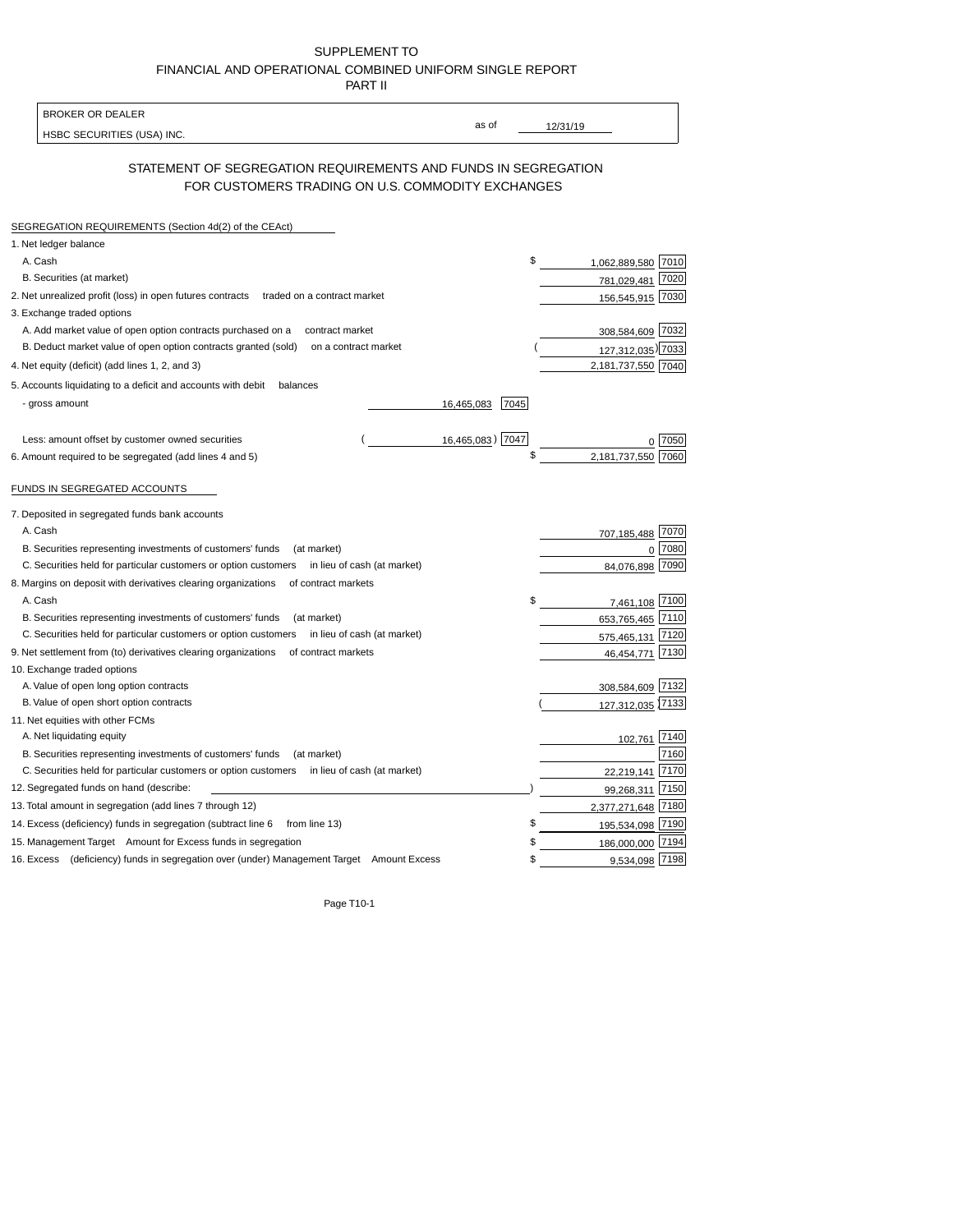| SUPPLEMENT TO                                            |
|----------------------------------------------------------|
| FINANCIAL AND OPERATIONAL COMBINED UNIFORM SINGLE REPORT |
| -----                                                    |

|                                                                                      | PART II                                |                   |      |
|--------------------------------------------------------------------------------------|----------------------------------------|-------------------|------|
| <b>BROKER OR DEALER</b><br>HSBC SECURITIES (USA) INC.                                |                                        | as of<br>12/31/19 |      |
| STATEMENT OF SEGREGATION REQUIREMENTS AND FUNDS IN SEGREGATION                       | FOR CUSTOMERS' DEALER OPTIONS ACCOUNTS |                   |      |
| 1. Amount required to be segregated in accordance<br>with Commission regulation 32.6 |                                        | \$                | 7200 |
| 2. Funds in segregated accounts                                                      |                                        |                   |      |
| A. Cash                                                                              | \$                                     | 7210              |      |
| B. Securities (at market)<br>C. Total                                                |                                        | 7220              | 7230 |
| 3. Excess (deficiency) funds in segregation                                          |                                        |                   |      |
| (subtract line 2.C from line 1)                                                      |                                        |                   | 7240 |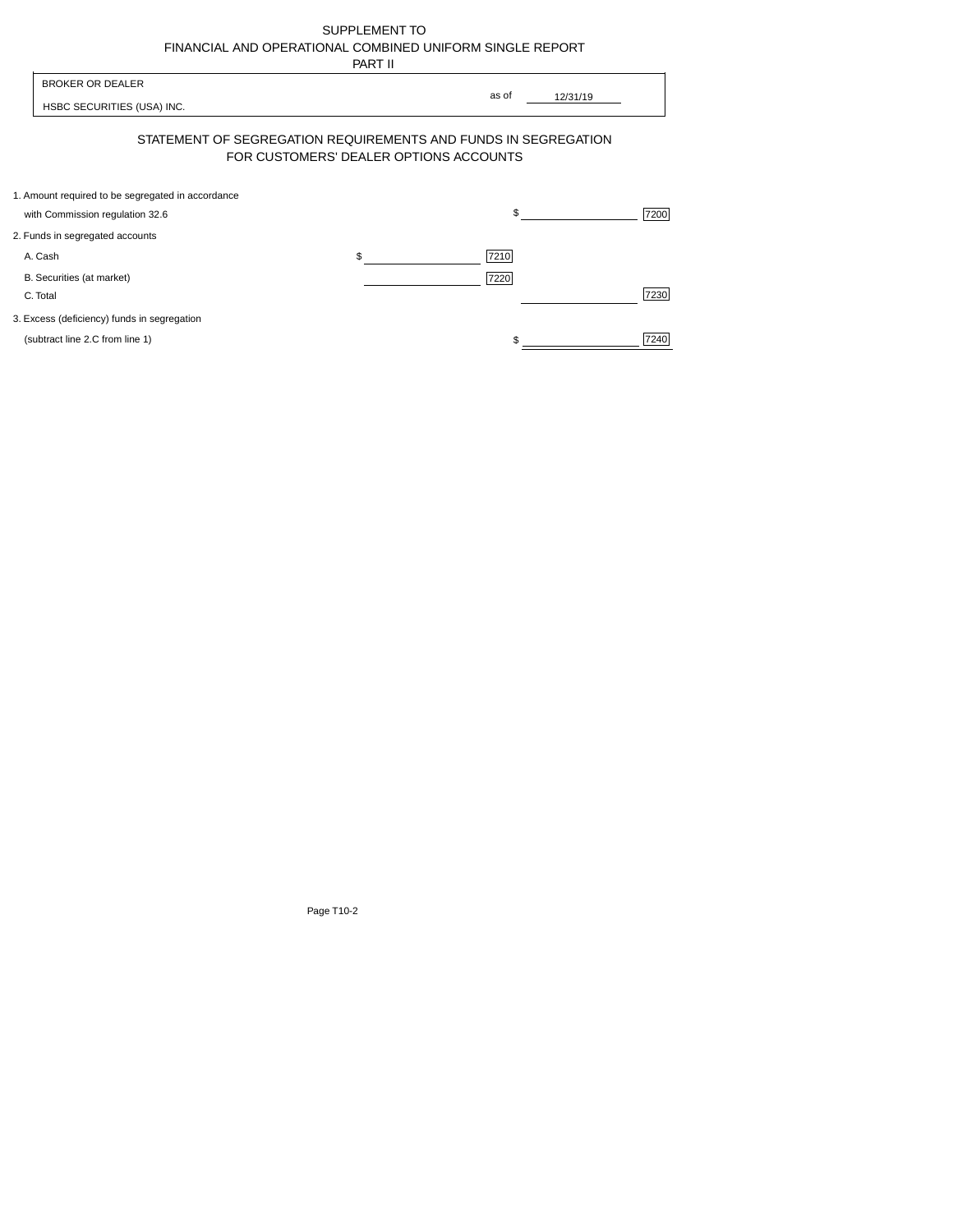SUPPLEMENT TO FINANCIAL AND OPERATIONAL COMBINED UNIFORM SINGLE REPORT PART II

| BROKER OR DEALER             |       |          |
|------------------------------|-------|----------|
|                              | as of | 12/31/19 |
| I HSBC SECURITIES (USA) INC. |       |          |

## STATEMENT OF SECURED AMOUNTS AND FUNDS HELD IN SEPARATE ACCOUNTS PURSUANT TO COMMISSION REGULATION 30.7

## FOREIGN FUTURES AND FOREIGN OPTIONS SECURED AMOUNTS

| Amount required to be set aside pursuant to law, rule or<br>regulation of a foreign government<br>or a rule of a self-regulatory organization authorized<br>thereunder                       | \$                            | 7305          |
|----------------------------------------------------------------------------------------------------------------------------------------------------------------------------------------------|-------------------------------|---------------|
| 1. Net ledger balance - Foreign Futures and Foreign Option Trading - All Customers<br>A. Cash<br><b>B.</b> Securities<br>(at market)                                                         | \$<br>96,843,382<br>9,734,545 | 7315<br>7317  |
| 2. Net unrealized profit (loss) in open futures contracts traded on a foreign board of trade                                                                                                 | (9, 144, 354)                 | 7325          |
| 3. Exchange traded options<br>A. Market value of open option contracts purchased on a foreign board of trade<br>B. Market value of open contracts granted (sold) on a foreign board of trade | 0                             | 7335 <br>7337 |
| 4. Net equity (deficit) (add lines 1.2. and 3.)                                                                                                                                              | \$<br>97,433,573              | 7345          |
| 5. Accounts liquidating to a deficit and accounts with<br>\$<br>7351<br>debit balances - gross<br>amount<br>0<br>$_0$ ) 7352<br>Less: amount offset by customer owned securities             |                               | 7354          |
| 6. Amount required to be set aside as the secured amount - Net Liquidating<br>Equity Method (add lines 4 and 5)                                                                              | \$<br>97,433,573              | 7355          |
| 7. Greater of amount required to be set aside pursuant to foreign jurisdiction (above) or line 6.                                                                                            | \$<br>97,433,573              | 7360          |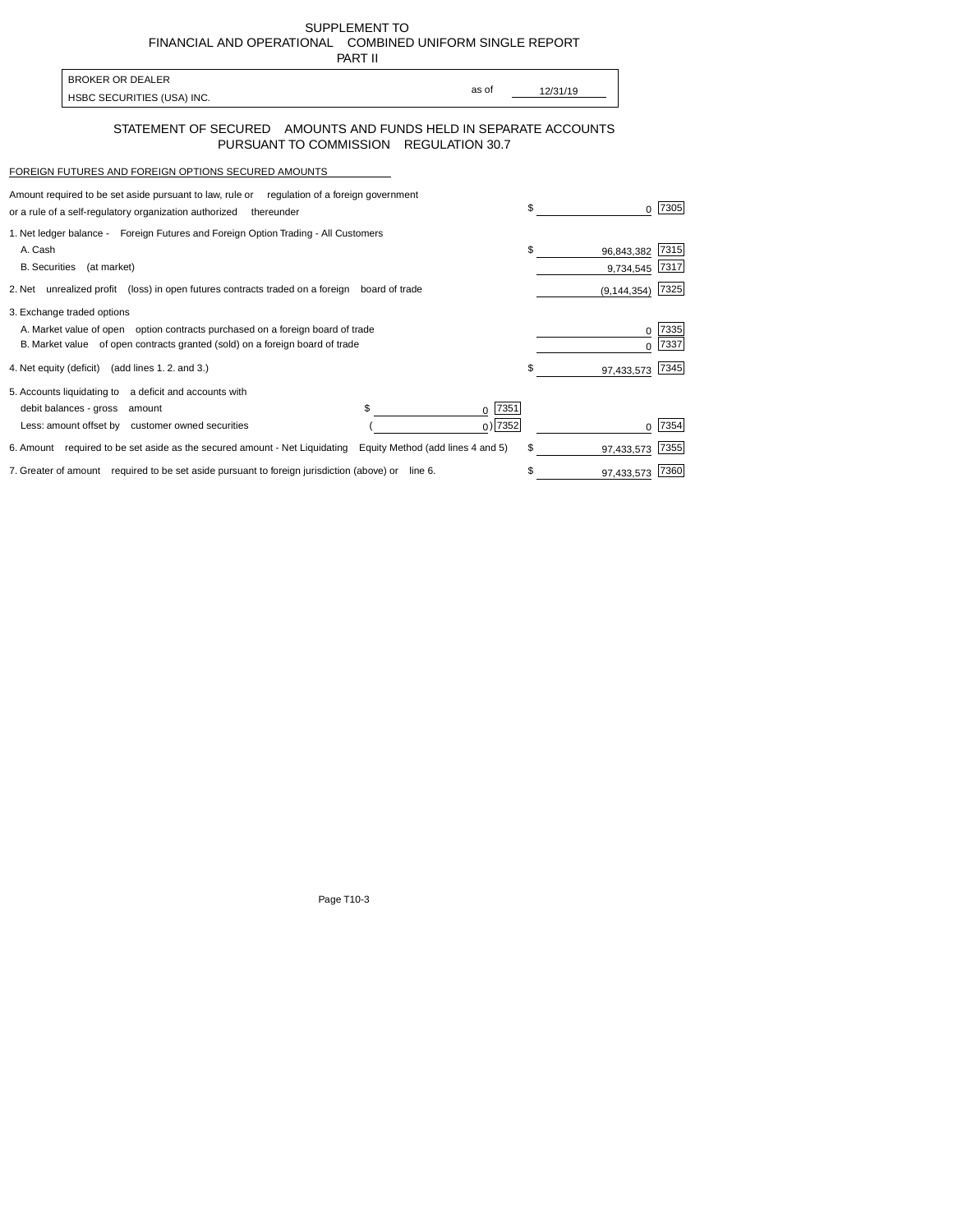SUPPLEMENT TO FINANCIAL AND OPERATIONAL COMBINED UNIFORM SINGLE REPORT

PART II

| <b>BROKER OR DEALER</b>                                                                           |                        |                                |
|---------------------------------------------------------------------------------------------------|------------------------|--------------------------------|
| HSBC SECURITIES (USA) INC.                                                                        | as of                  | 12/31/19                       |
| STATEMENT OF SECURED AMOUNTS AND FUNDS HELD IN SEPARATE<br>PURSUANT TO COMMISSION REGULATION 30.7 |                        | <b>ACCOUNTS</b>                |
| FUNDS DEPOSITED IN SEPARATE REGULATION 30.7 ACCOUNTS                                              |                        |                                |
| 1. Cash in banks                                                                                  |                        |                                |
| A. Banks located in the United States                                                             | \$<br>17,885,291       | 7500                           |
| B. Other banks qualified under Regulation 30.7                                                    |                        |                                |
| 7510<br>Name(s):<br><b>HARRIS TRUST</b>                                                           |                        | $0$ 7520 \$<br>17,885,291 7530 |
| 2. Securities                                                                                     |                        |                                |
| A. In safekeeping with banks located in the United States                                         | \$<br>29,606,336 7540  |                                |
| B. In safekeeping with other banks qualified under Regulation<br>30.7                             |                        |                                |
| 7550<br>Name(s):<br><b>HARRIS TRUST</b>                                                           |                        | $0$  7560 <br>29,606,336 7570  |
| 3. Equities with registered futures commission merchants                                          |                        |                                |
| A. Cash<br><b>B.</b> Securities                                                                   | \$                     | 0 7580                         |
|                                                                                                   | 0                      | 7590                           |
| C. Unrealized gain (loss) on open futures contracts<br>D. Value of long option contracts          |                        | 0 7600<br>$0$ 7610             |
| E. Value of short option contracts                                                                |                        | $0)$ 7615<br>0 7620            |
| 4. Amounts held by clearing organizations of foreign boards of<br>trade                           |                        |                                |
| Name(s):<br>7630                                                                                  |                        |                                |
| A. Cash                                                                                           | \$                     | 7640                           |
| <b>B.</b> Securities                                                                              |                        | 7650                           |
| C. Amount due to (from) clearing organizations - daily<br>variation                               |                        | 7660                           |
| D. Value of long option contracts                                                                 |                        | 7670                           |
| E. Value of short option contracts                                                                |                        | ) 7675<br>7680                 |
| 5. Amounts held by members of foreign boards of trade                                             |                        |                                |
| 7690<br>Name(s):                                                                                  |                        |                                |
| A. Cash                                                                                           | \$<br>102,079,362 7700 |                                |
| <b>B.</b> Securities                                                                              |                        | $0$ $Z710$                     |
| C. Unrealized gain (loss) on open futures contracts                                               | (9, 173, 670)          | 7720                           |
| D. Value of long option contracts                                                                 | 0                      | 7730                           |
| E. Value of short option contracts                                                                |                        | $_0)$ 7735<br>92,905,692 7740  |
| 6. Amounts with other depositories designated by a foreign<br>board of trade<br>7750<br>Name(s):  |                        | 0 7760                         |
| 7. Segregated funds on hand (describe:                                                            |                        | 07765                          |
| 8. Total funds in separate section 30.7 accounts                                                  |                        | \$<br>140,397,319 7770         |
| 9. Excess (deficiency) set Aside Funds for Secured Amount (subtract Line 7 Secured                |                        |                                |
| Statement page T10-3 from Line 8)                                                                 |                        | \$<br>42,963,746 7380          |
| 10. Management Target Amount for Excess funds in separate section 30.7 accounts                   |                        | 25,000,000 7780<br>\$          |
| 11. Excess (deficiency) funds in separate 30.7 accounts over (under) Management Target            |                        | \$<br>17,963,746 7785          |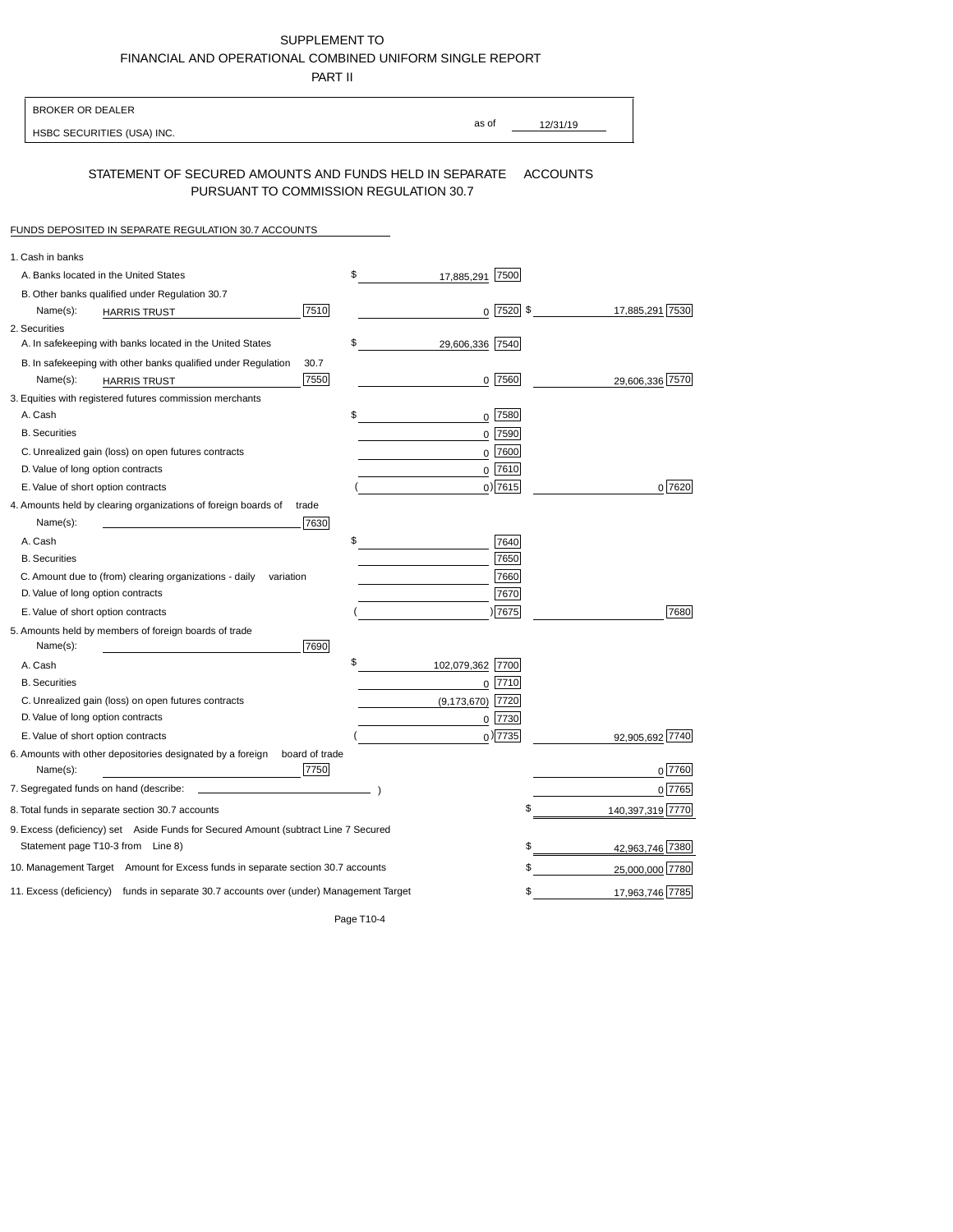SUPPLEMENT TO FINANCIAL AND OPERATIONAL COMBINED UNIFORM SINGLE REPORT

| PART II                                                                                                                             |          |                    |            |
|-------------------------------------------------------------------------------------------------------------------------------------|----------|--------------------|------------|
| <b>BROKER OR DEALER</b><br>as of                                                                                                    |          |                    |            |
| HSBC SECURITIES (USA) INC.                                                                                                          | 12/31/19 |                    |            |
| STATEMENT OF CLEARED SWAPS CUSTOMER SEGREGATION REQUIREMENTS AND<br>FUNDS IN CLEARED SWAPS CUSTOMER ACCOUNTS UNDER 4D(F) OF THE CEA |          |                    |            |
| <b>Cleared Swaps Customer Requirements</b>                                                                                          |          |                    |            |
| 1. Net ledger balance                                                                                                               |          |                    |            |
| A. Cash                                                                                                                             | \$       | 481,700,507 8500   |            |
| B. Securities (at market)                                                                                                           |          | 545,230,553 8510   |            |
| 2. Net unrealized profit (loss) in open cleared swaps                                                                               |          | 103,966,812 8520   |            |
| 3. Cleared swaps options                                                                                                            |          |                    |            |
| A. Market value of open cleared swaps option contracts purchased                                                                    |          |                    | 0 8530     |
| B. Market value of open cleared swaps option contracts granted (sold)                                                               |          |                    | 0 8540     |
| 4. Net equity (deficit) (add lines 1, 2, and 3)                                                                                     | \$       | 1,130,897,872      | 8550       |
| 5. Accounts liquidating to a deficit and accounts with                                                                              |          |                    |            |
| debit balances - gross amount<br>\$<br>8,222,014 8560                                                                               |          |                    |            |
| 8,222,014) 8570<br>Less: amount offset by customer owned securities                                                                 |          |                    | 0 8580     |
| 6. Amount required to be segregated for cleared swaps customers (add lines 4 and 5)                                                 | \$       | 1,130,897,872      | 8590       |
| Funds in Cleared Swaps Customer Segregated Accounts                                                                                 |          |                    |            |
| 7. Deposited in cleared swaps customer segregated accounts at banks                                                                 |          |                    |            |
| A. Cash                                                                                                                             | \$       | 179,916,619 8600   |            |
| B. Securities representing investments of cleared swaps customers' funds (at market)                                                |          |                    | 0 8610     |
| C. Securities held for particular cleared swaps customers in lieu of cash (at market)                                               |          | 1,876,409 8620     |            |
| 8. Margins on deposit with derivatives clearing organizations in cleared swaps customer segregated accounts                         |          |                    |            |
| A. Cash                                                                                                                             |          | 2,452,881 8630     |            |
| B. Securities representing investments of cleared swaps customers' funds (at market)                                                |          | 563,984,018 8640   |            |
| C. Securities held for particular cleared swaps customers in lieu of cash (at market)                                               |          | 543,354,144 8650   |            |
| 9. Net settlement from (to) derivatives clearing organizations                                                                      |          | 29,291,102 8660    |            |
| 10. Cleared swaps options                                                                                                           |          |                    |            |
| A. Value of open cleared swaps long option contracts                                                                                |          |                    | 0 8670     |
| B. Value of open cleared swaps short option contracts                                                                               |          |                    | $0$ ) 8680 |
| 11. Net equities with other FCMs                                                                                                    |          |                    |            |
| A. Net liquidating equity                                                                                                           |          |                    | 0 8690     |
| B. Securities representing investments of cleared swaps customers' funds (at market)                                                |          |                    | $0^{8700}$ |
| C. Securities held for particular cleared swaps customers in lieu of cash (at market)                                               |          |                    | 0 8710     |
| 12. Cleared swaps customer funds on hand (describe:                                                                                 |          |                    | 0 8715     |
| 13. Total amount in cleared swaps customer segregation (add lines 7 through 12)                                                     | \$       | 1,320,875,173 8720 |            |
| 14. Excess (deficiency) funds in cleared swaps customer segregation (subtract line 6 from line 13)                                  | \$       | 189,977,301 8730   |            |
| 15. Management Target Amount for Excess funds in cleared swaps segregated accounts                                                  | \$       | 177,000,000 8760   |            |
| 16. Excess<br>(deficiency) funds in cleared swaps customer segregated accounts over                                                 |          |                    |            |
| <b>Management Target Excess</b><br>(under)                                                                                          | \$       | 12,977,301 8770    |            |
|                                                                                                                                     |          |                    |            |